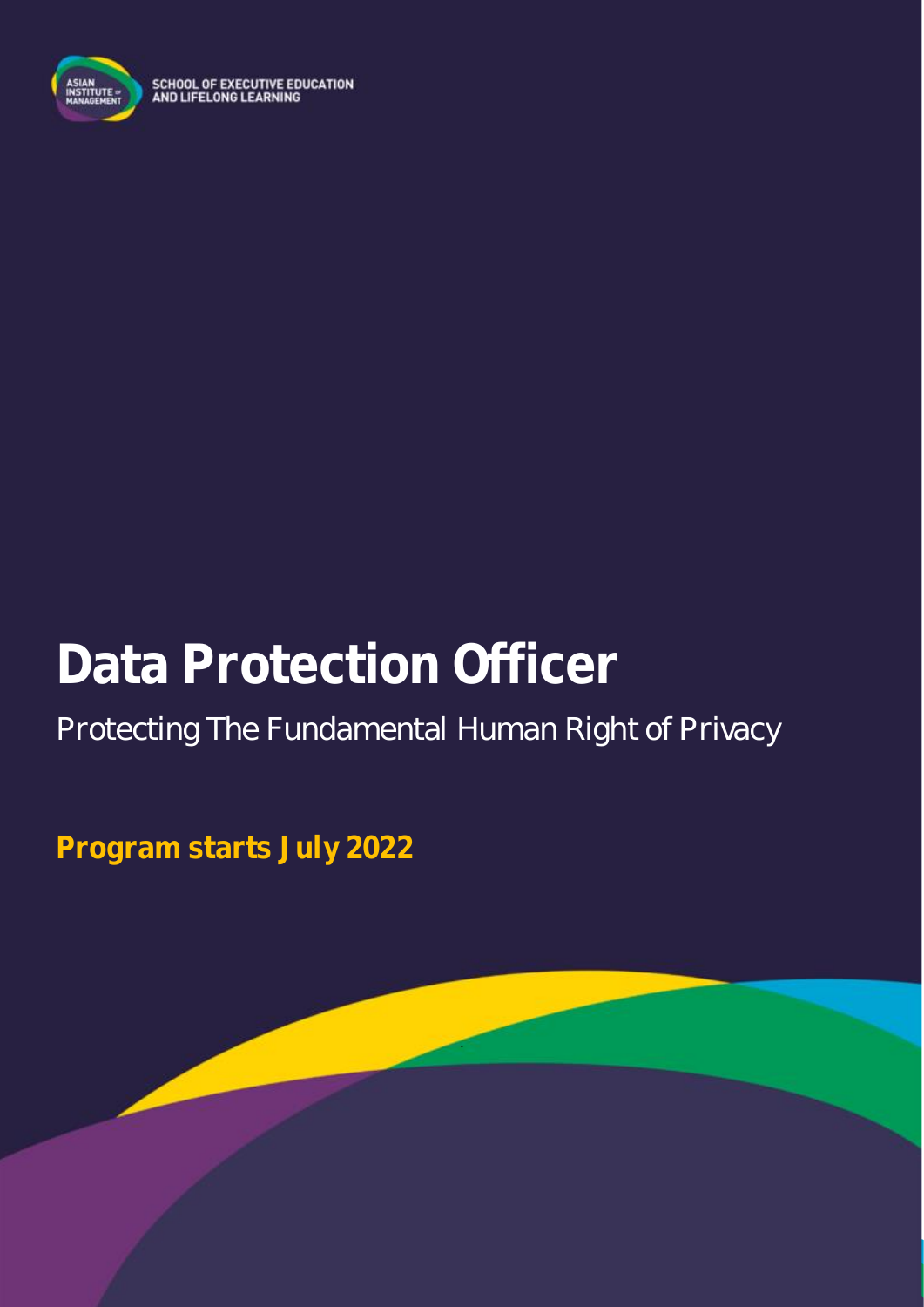



### **ONLINE CERTIFICATE PROGRAM Data Protection Officer**

### Protecting The Fundamental Human Right of Privacy

#### **OVERVIEW**

**\_\_\_**

Organizations today operate in highly complex, competitive, and volatile environment and are required to build trust among its various stakeholders from its customers, partners, alliances, and regulators. Increasing uncertainties and ambiguity presses organizations to look into embracing digital transformation strategies integrating digital solutions and other technologies into business processes. Organizations need to build a culture of trust and compliance with the obscurity and intrusiveness of technology in our daily lives. Digital technology will be omnipresent to support the formulation of new products, solutions, and services addressing existing markets needs and expansion to new territories. There is a need to enable widespread trust in business to ensure the full participation of the public in the digital economy. Organization's capacity building efforts must integrate transparency, compliance and accountability in their digital innovation journey to enhance organizations' brand and reputation as well as promoting a rule based, open, non-discriminatory inclusive marketplace.

The rapid adoption of technology tools and the fast-track computerization of business processes has also brought with it VARIOSU RISKS specially to the processing of personal data. In order for organizations to fully optimize the value of data including personal data, a deep understanding of the principles and requirements in the Philippine Data Privacy Act of 2012 (DPA) is crucial to integrating privacy and data protection to business processes that uses personal information.

#### **SCHEDULE**

Batch 1: April 19, 21, 26, 28, May 3, 2022 (AM) 8:30AM to 12:00 PM (GMT+08) on all dates

Batch 2: July 19, 21, 26, 28, Aug 2, 2022 TTH (PM)

1:30AM to 5:00 PM (GMT+08) on all dates **FORMAT** Live Online

**FEES** PHP 25,000.00 or USD 500.00 \*USD 1 = PHP 50.00

Let us know if you are interested to avail of early bird/group discount or discuss payment terms.

The program will provide an overview of the "WHAT" of the DPA while focusing on operationalizing a privacy management program.

The program will tackle the "HOW" of implementing a privacy management program and provide the "WHY" of the general data privacy principles in the DPA regulation. It is a foundational DPO Certification program delivered in a workshop format with actual activities and case scenarios. This DPO program will provide a hands-on approach to privacy and data protection.

The program is for business leaders and individuals in cross-functional teams who will bring their organization to the orbit of Industry 4.0 digital ecosystem maximizing the utility of personal data and technology. By joining the program, leaders and teams will expand their capabilities and develop a knowledge of their organization's business model and functional linkages in relation to processing of personal information. They will be able to make strategic actions and operational decisions equipped with a holistic perspective, linking operations plans to customer experience, human capital management, financial results, and business trust.

With effective cross-functional leaders, the company will reach new heights, achieve breakthrough business strategies and growth, and address an array of organizational challenges in a collaborative manner with a team-winning spirit.



#### **FOR INQUIRIES:**

School of Executive Education and Lifelong Learning, Asian Institute of Management Eugenio Lopez Foundation Building, Joseph R. McMicking Campus 123 Paseo de Roxas, Makati City Philippines 1229 [SEELL@aim.edu](mailto:SEELL@aim.edu) | +632 8892 4011 | www.aim.edu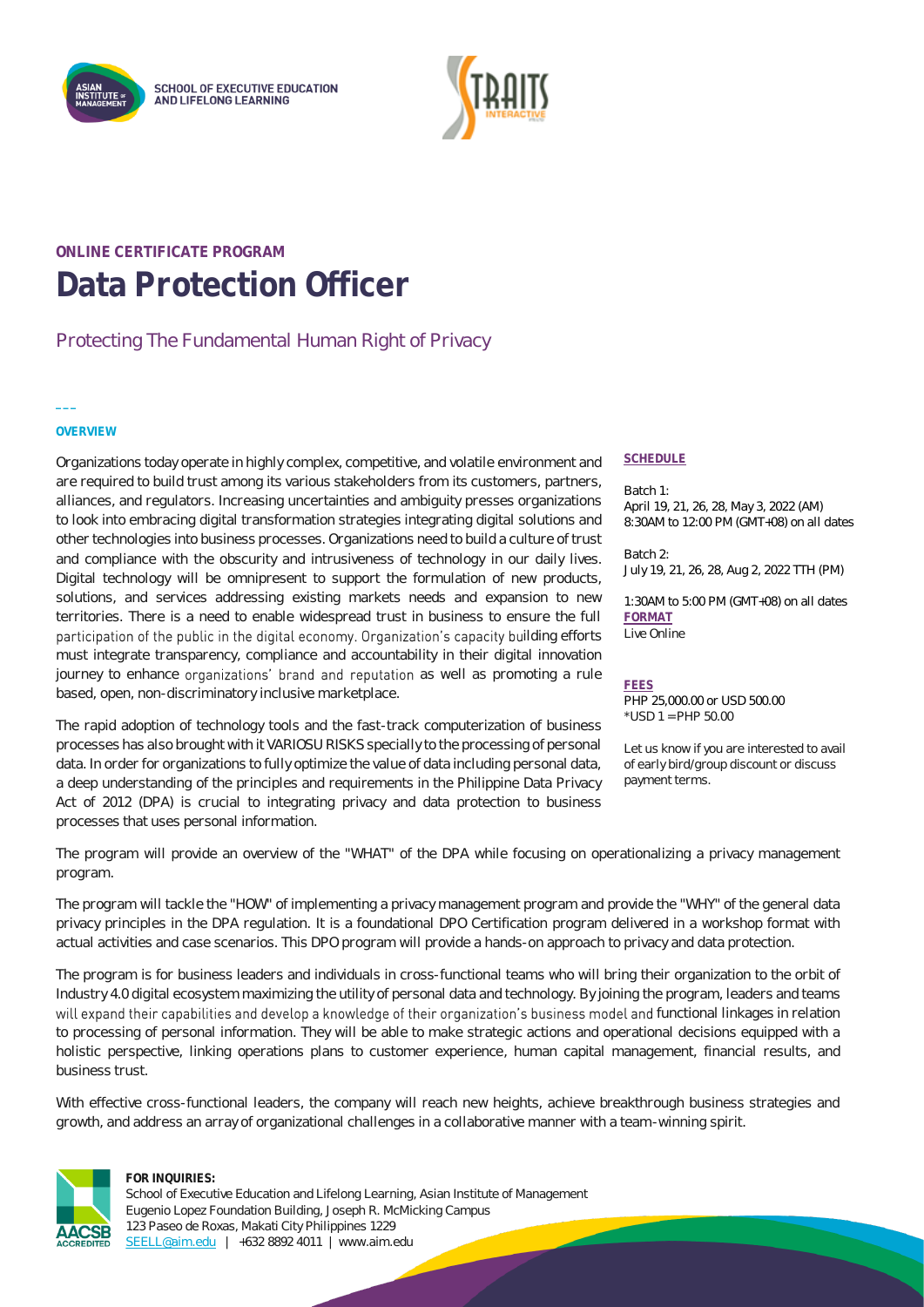



#### **PROGRAM OBJECTIVES**

This interactive online program aims to expand the business perspective of cross-functional leaders, managers, and supervisors. It will teach the principles and framework of personal data governance within key functional areas like Sales, Marketing, Customer Service, Human Resources, and Operations to develop their cross-functional skills, knowledge, decision-making, and collaboration capabilities.

By joining the program, participants will develop their understanding of cross-functional linkages in their organization and the different personal data processes and data processing tools for planning and executing cross-functional efforts. The program will enable them to explore innovative approaches on personal data governance to tasks and responsibilities and drive business growth with a cross-functional mindset

#### **KEY BENEFITS**

**Well-Structured Program and World-Class Faculty**

The online program offers a venue for high-impact learning with real-time, experiential, and interactive online sessions. Participants will learn from AIM's world-class faculty and its network of industry leaders and practitioners.

**Gain a Holistic Business Perspective and Deeper Understanding of Privacy and Data Protection**

The program helps leaders, managers, supervisors, and individual contributors develop a broader business perspective and a deeper understanding of privacy and data protection linkages between key teams in an organization, such as Finance, Sales, Marketing, Customer Service, Human Resources, and Operations.

**Enhanced Privacy and Data Protection Leadership and Personal Data Governance Skills**

The program enhances the participants' capability to lead and manage in a cross-functional setting, improving performance, planning, collaboration, and execution of cross-functional efforts while embedding privacy and data protection to business processes.

#### WHO SHOULD ATTEND

**Managers, Supervisors, and Individual Contributors** who want to gain a broader understanding of privacy and data protection principles and DPA regulatory requirements in business to understand the linkages of personal data processing between key functional teams and improve their leadership and personal data governance skills in a cross-functional and collaborative setting.

**Entrepreneurs and Business Owners** who want to manage their business better by strengthening their understanding of the privacy and data protection linkages between key functional areas in any organization



**FOR INQUIRIES:** School of Executive Education and Lifelong Learning, Asian Institute of Management Eugenio Lopez Foundation Building, Joseph R. McMicking Campus 123 Paseo de Roxas, Makati City Philippines 1229 [SEELL@aim.edu](mailto:SEELL@aim.edu) | +632 8892 4011 | www.aim.edu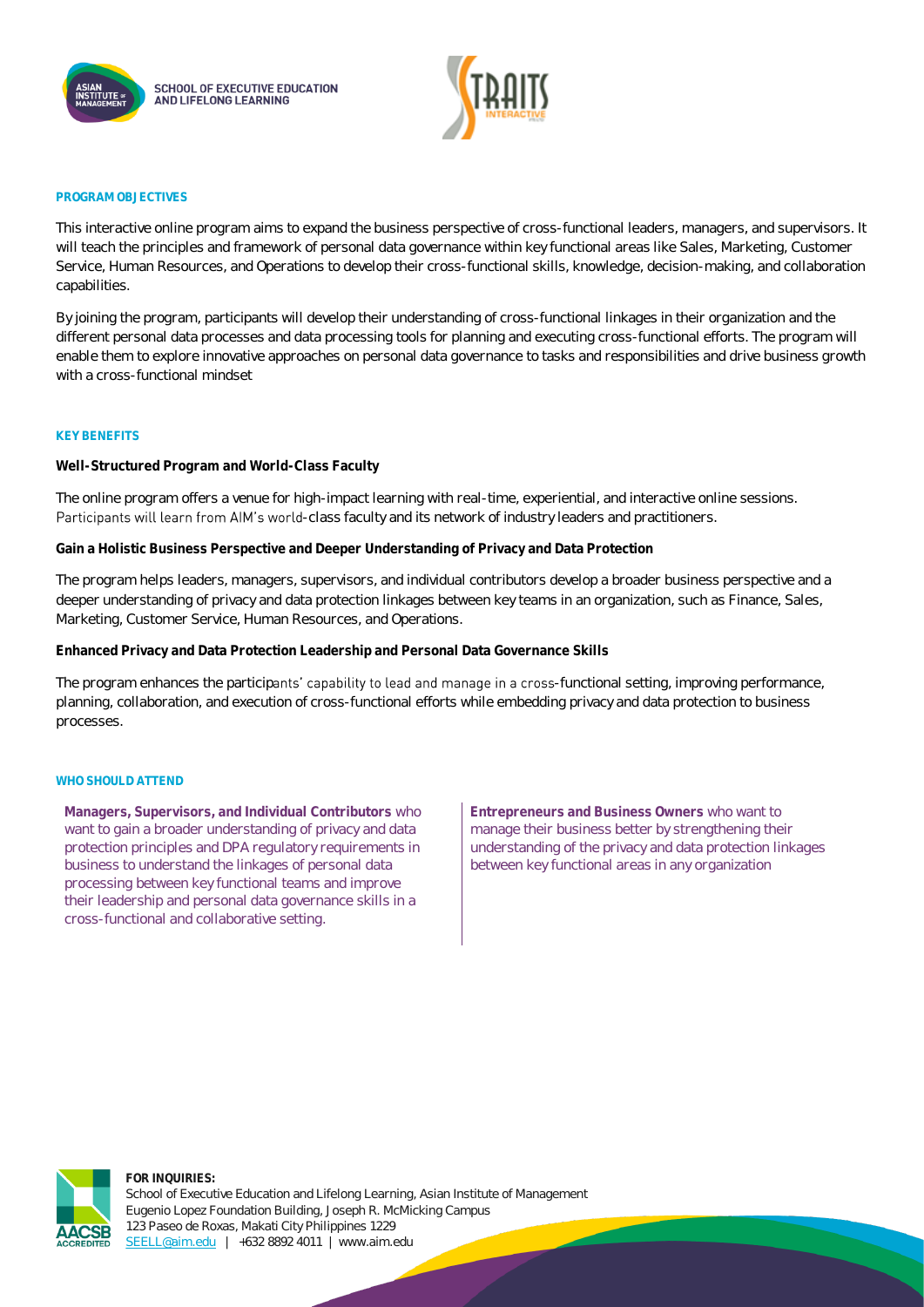



#### **WHAT YOU WILL LEARN**

### **PROGRAM LEARNING CONTENT**



#### **MODULE A: Privacy and Data Protection**

Understanding privacy and data protection. Gaining knowledge on the Philippine Data Privacy Act of 2012 and how its principles and requirements are embedded into the Information Lifecycle Governance.

**MODULE B: Data Privacy Management**

Implementing a Data Privacy Management Program allowing organizations to demonstrate accountability and compliance to the Data Privacy Act.

**Note: The course is co-delivered with Straits Interactive. Straits Interactive is an accredited Institutional Privacy Trainer by the National Privacy Commission (NPC) under the NPC T3P program.**

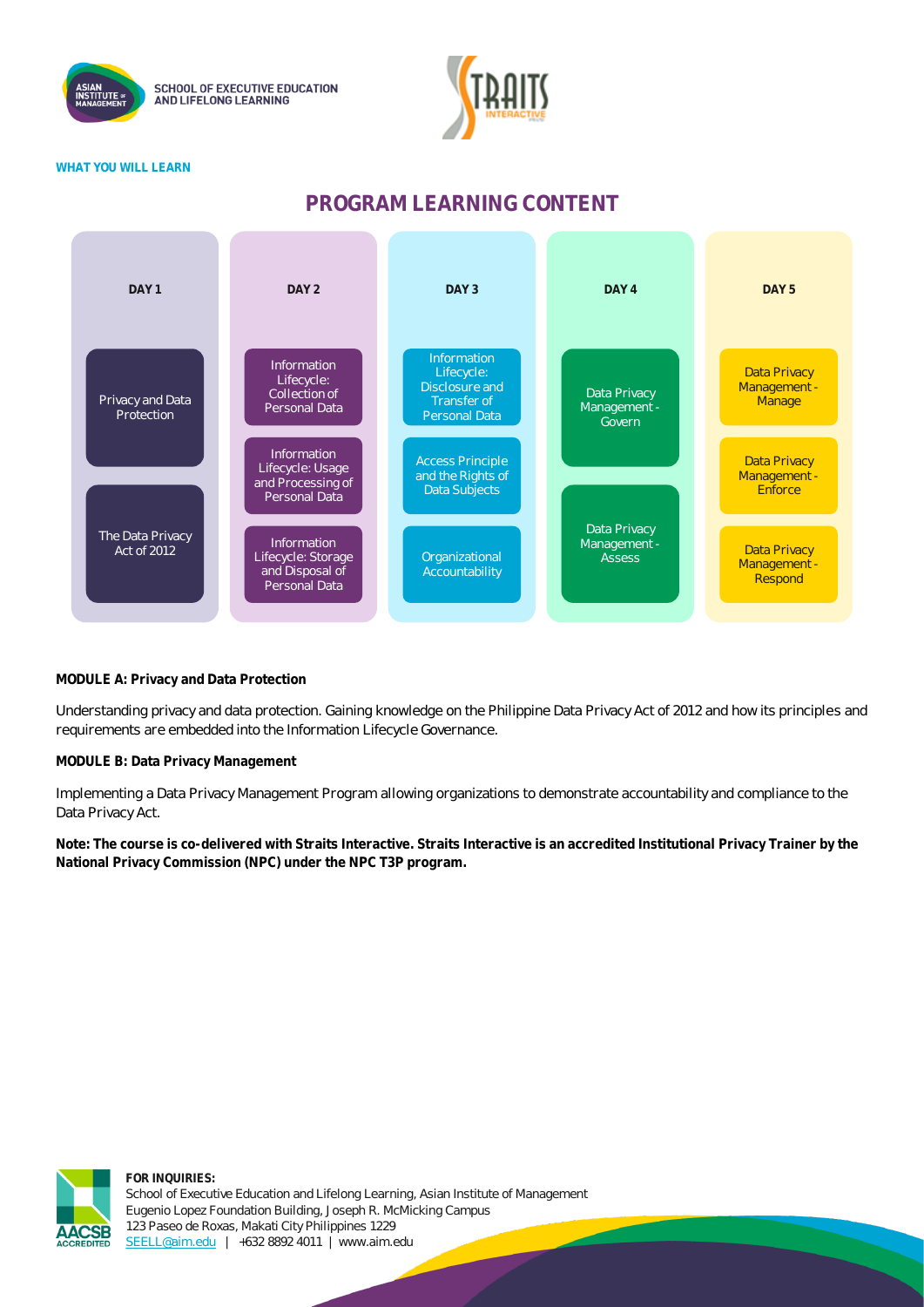



# **Your Program Faculty**



**Edwin Concepcion** Country Manager Straits Interactive Pte Ltd

Currently, Edwin Concepcion is the Country Manager of Straits Interactive Pte Ltd in the Philippines. Edwin is a Fellow of Information Privacy from the International Association of Privacy Professionals. He is a Certified Information privacy Manager (CIPM), Certified Information Privacy Technologies (CIPT), Certified Information Privacy Professional / Europe / US (CIPP/E/U).

Edwin is a Certified PECB Trainer for ISO/IEC 27701 (PIMS), ISO/IEC 27001 (ISMS) and ISO 37301 (CMS). Before delving into the privacy and data protection field, Edwin spent over 20 years in the IT industry.

**Atty. Jeremy Panganiban** Trusted Advisor Straits Interactive Pte Ltd

Atty. Jeremy O. Panganiban has been a lawyer in the Philippines since the year 2000. He is a legal researcher and opinion writer who once wrote for the Pacific Daily News Guam, Bayanihan Issue. His legal practice is primarily focused on real estate, corporate, and inheritance/tax law after resting on his laurels in litigation.

He is a Fellow of Information Privacy, a Certified Information Privacy Professional/Europe, and a Certified Information Privacy Manager. His interest in data privacy led him to become part of the Data Protection Excellence Network Trusted Advisors. He has provided data privacy consulting services to various companies over the years.

**Ricardo Lacson** Trusted Advisor Straits Interactive Pte Ltd

Before his retirement in 2020, Mr. Ricardo Lacson, Jr., was the Data Protection Officer for Aboitiz Equity Ventures, Inc. (AEV). He was also responsible for the Group's Information Security Management Systems (ISO 27001), Quality Management Systems (ISO 9001), and Compliance Risk Management Before that, he served as Vice President for Strategy of AEV from June 2014 to January 2019. He was the Vice President for Customer Services at the Visayan Electric Company, from August 2009 to May 2014.

Before joining the Aboitiz Group, Mr. Lacson held several senior management positions including Director at ZMG Ward Howell, Country Manager of SuccessFactors, President of Motorola Communications Philippines, Inc., Vice President of Software Ventures International, Corp. and General Manager of STSI (now Metrobank Technology, Inc.). He began his career in the field of IT, handling large corporate accounts as well as being the airlines specialist for IBM Philippines, Inc. He taught operations Research at the Ateneo de Manila University from 1984-1994.

Ricky is a Certified Information Security Manager (ISACA), certified Data Protection Officer (TÜV Rheinland), certified Risk Manager (PARIMA), and certified ISO 27001 Lead Implementer (BSI).

He earned his Bachelor's Degree in Management Engineering from the Ateneo de Manila University, graduating Magna Cum Laude and receiving the Departmental Award. He also completed the "Advance Bank Management Program of the Asian Institute of Management" and the "Leading Innovative Change" program of UC Berkley.



**FOR INQUIRIES:** School of Executive Education and Lifelong Learning, Asian Institute of Management Eugenio Lopez Foundation Building, Joseph R. McMicking Campus 123 Paseo de Roxas, Makati City Philippines 1229 [SEELL@aim.edu](mailto:SEELL@aim.edu) | +632 8892 4011 | www.aim.edu